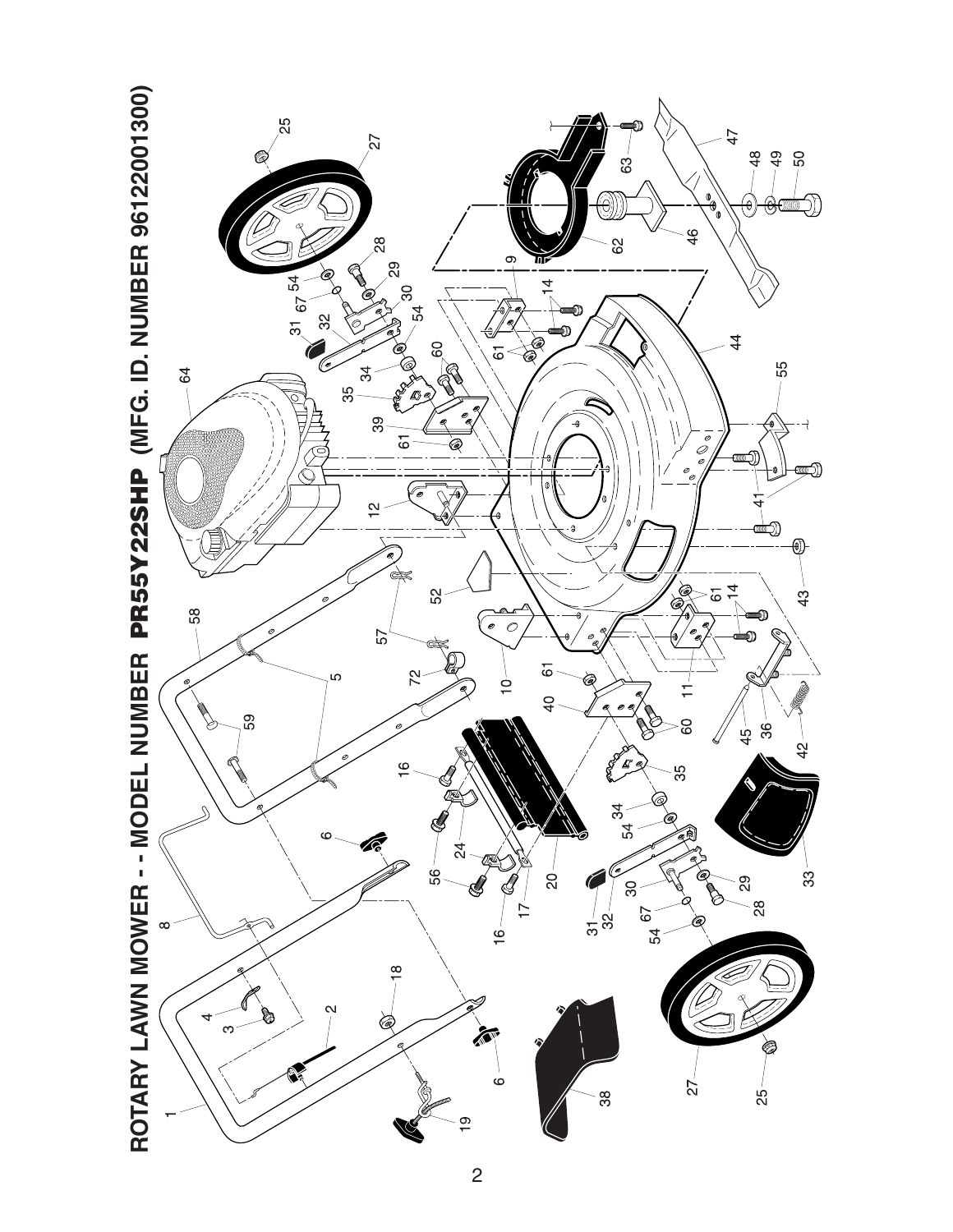|                                   | <b>L NUMBER</b><br>ROTARY LAWN MOWER - - MODE    | PR55Y22SHP                               | (MFG. ID. NUMBER 96122001300)                    |
|-----------------------------------|--------------------------------------------------|------------------------------------------|--------------------------------------------------|
| PART<br>NO.<br><b>KEY</b><br>NO.  | <b>DESCRIPTION</b>                               | PART<br>NO.<br>KEY<br>$\dot{\mathbf{2}}$ | <b>DESCRIPTION</b>                               |
| 194200X479                        | Upper Handle                                     | 93247X479<br>$\overline{0}$              | Support Bracket, RH                              |
| 175148                            | Engine Zone Control Cable                        | 50406<br>$\frac{4}{3}$                   | Screw, Hex Head, Threaded, Rolled 3/8-16 x 1-1/8 |
| 750634                            | Screw                                            | 152124<br>$\frac{2}{3}$                  | Spring, Torsion                                  |
| 850733X004                        | Bracket, Upstop                                  | 73800400<br>43                           | Locknut, Hex                                     |
| 66426                             | Wire Tie                                         | 194628<br>$\c4$                          | Lawn Mower Housing (Includes Key Number 46)      |
| 189713X428                        | Handle Knob                                      | 147286<br>45                             | Rod, Hinge                                       |
| 194199X428<br>∞                   | Control Bar                                      | 189179<br>46                             | Blade Adapter / Pulley                           |
| 53282X479<br>စာ                   | 舌<br>Support Bracket, Handle,                    | 192682<br>47                             | Blade, 22"                                       |
| 170345X479<br>$\subseteq$         | 준<br>Handle Bracket Assembly,                    | 851074<br>$\frac{8}{4}$                  | Washer, Hardened                                 |
| 53350X479                         | 곥<br>Support Bracket, Handle,                    | 850263<br>$\frac{9}{4}$                  | Washer, Lock, Helical                            |
| 170346X479<br>N                   | $\exists$<br>Handle Bracket Assembly,            | 851084<br>င္တ                            | Screw, Hex Head 3/8-24 x 1-3/8 (Grade 8)         |
| 149741<br>4                       | $6 - 18 \times 3/4$<br>Screw, Thread Cutting 5/1 | 107339X<br>52                            | Decal, Danger                                    |
| 54583<br>ဖ                        | Screw                                            | 88348<br>54                              | Washer, Flat 1/2                                 |
| 165175X479                        | Support Rod                                      | 188839X004<br>55                         | Mounting Bracket, Debris Shield                  |
| 132004<br>$\frac{\infty}{\infty}$ | Locknut, Keps                                    | 750097<br>99                             | Screw, Hex Washer Head #10-24 x 1/2              |
| 194788<br>စ္                      | Rope Guide                                       | 51793<br>57                              | Hairpin Cotter                                   |
| 189008<br>20                      | Rear Skirt                                       | 151590X479<br>58                         | Lower Handle                                     |
| 192301X004<br>$\overline{6}$      | Clamp, Rear Skirt                                | 191574<br>59                             | Handle Bolt                                      |
| 145212<br>25                      | Locknut, Hex 3/18-16                             | <sup>74760612</sup><br>80                | Bolt                                             |
| 193906X421                        | Wheel & Tire Assembly, Rear, 12"                 | 751592<br>61                             | Locknut, Hex                                     |
| 142748<br>28                      | Shoulder Bolt                                    | 188784<br>8                              | Debris Shield                                    |
| 61651<br>80                       | Belleville Washer                                | 192325<br>63                             | Screw                                            |
| 180413X004<br>85                  | Axle Arm Assembly                                | 3                                        | Engine, Briggs & Stratton, Model Number 121K02   |
| 87877                             | Knob, Selector                                   |                                          | (For engine service and replacement parts,       |
| 700331X004<br>32                  | Spring, Selector                                 |                                          | call Briggs & Stratton at 1-800-233-3723         |
| 51889<br>အိ                       | <b>Mulcher Door</b>                              | 197480<br>67                             | O-Ring                                           |
| 146630<br>34                      | Spacer                                           | 197991<br>72                             | Clip, Cable                                      |
| 50085X007<br>35                   | Bracket, Wheel Adjuster                          | 162300                                   | Warning Decal (not shown)                        |
| 54132<br>86                       | Bracket, Housing                                 | 193733                                   | Operator's Manual, English                       |
| 176509<br>38                      | Deflector, Discharge                             | 193736                                   | Operator's Manual, French                        |
| 93248X479<br>39                   | Support Bracket, LH                              | 404634                                   | Repair Parts Manual, English / French            |
|                                   | $\overline{a}$<br>L<br>ICH                       | :<br>۳<br>ء ماه منا<br>$\frac{c}{1}$     |                                                  |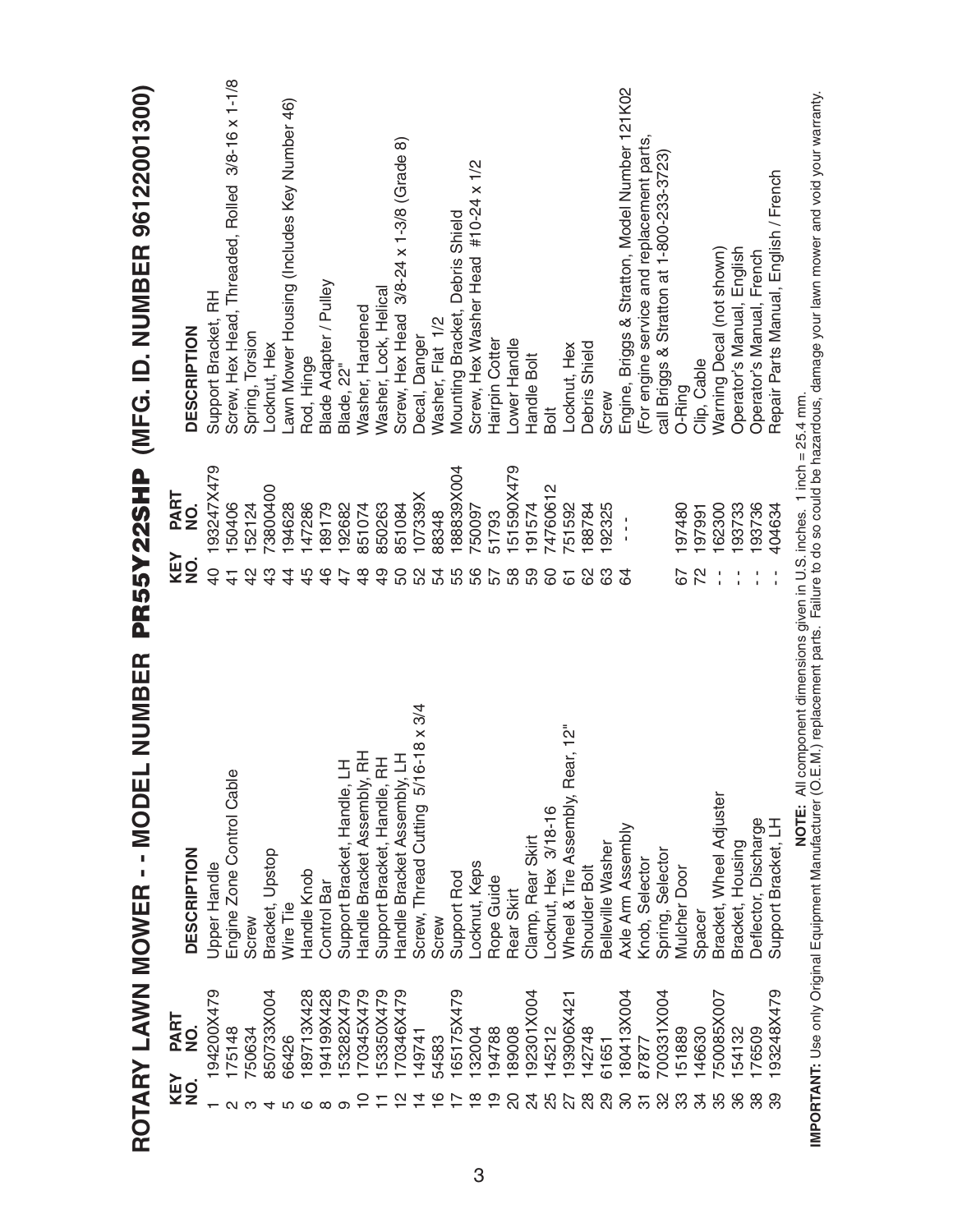